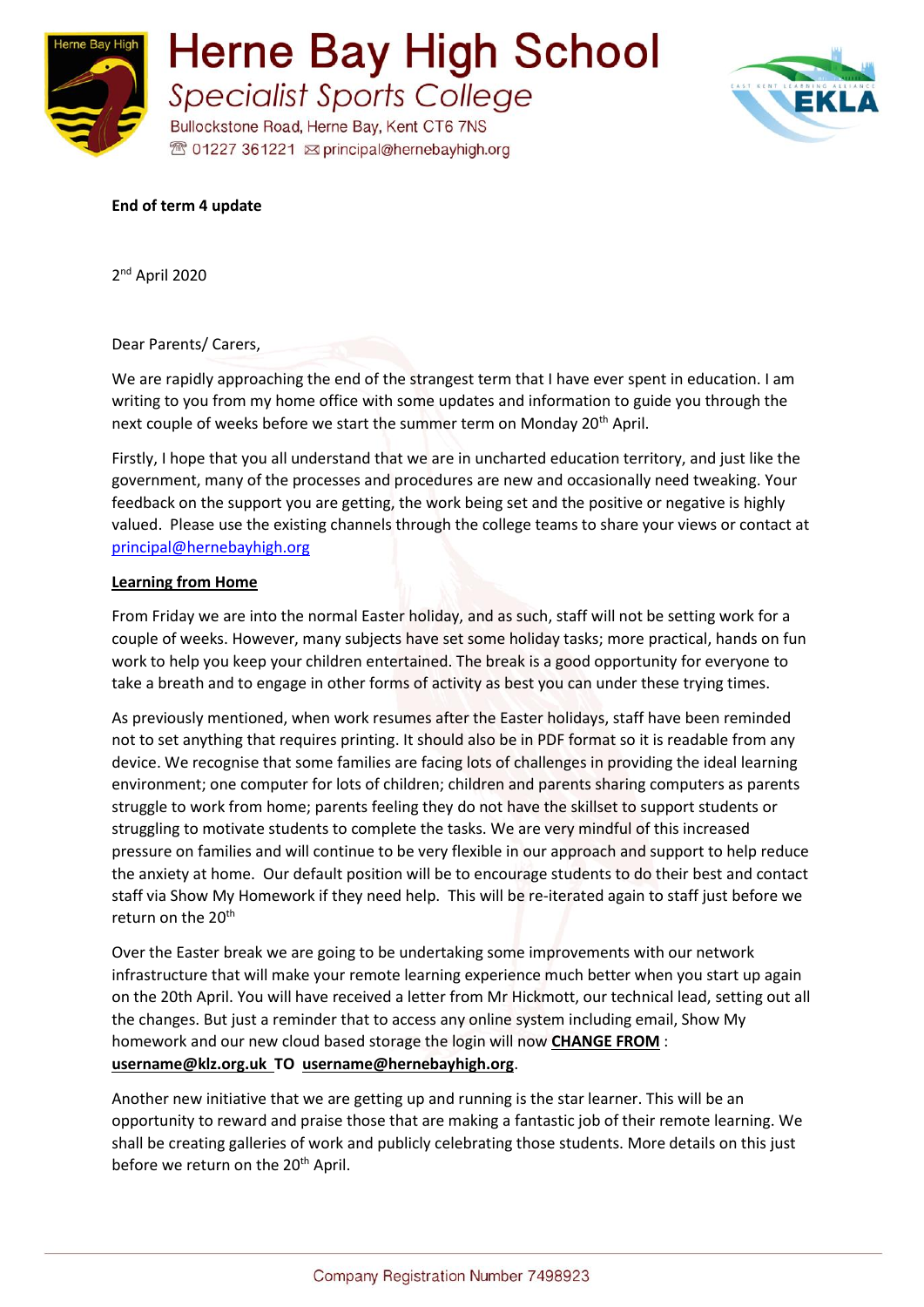

**Herne Bay High School Specialist Sports College** 

Bullockstone Road, Herne Bay, Kent CT6 7NS <sup>®</sup> 01227 361221 <br> principal@hernebayhigh.org



# **Online safety**

With the immediate change to online learning, remote communications, the development of many new software and App packages that allow greater connectivity, it is important to continue to be mindful of online safety. The following link takes you to a good resource provided by the government to help parents navigate this maze.

<https://parentinfo.org/>

### **HBHS Supporting the Community**

I thought you would like to know that Herne Bay High School is continuing to support the effort to battle the COVID-19 situation and as such I am pleased to report the following:

We have offered the use of all minibuses to the NHS to help them transport patients – we have full assurance they will be scrupulously sanitised before being back in action at school.

We have a number of our staff who have volunteered to drive these and support the cause

We have donated all the spare safety goggles that we hold in stock to the NHS to help them protect themselves.

We have given away the food and snacks that we held in stock for the last few weeks to the local ambulance service

We have donated all our spare catering packs of food to the local nursing home.

We have donated the fantastic sum of £2345 to the local food bank, this was donated by our staff.

#### **Year 9 Options**

Thank you to all parents / carers of year 9 students for completing the online Options form. ALL options selections are completed and we are now in the process of analysing the choices. If there are any concerns or changes that need to be made before we return, we will make contact with you. Please also be reassured that there will be an opportunity for you to reflect on your choices and we will work with you to ensure you study what your child wants to do in year 10

#### **Year 11 / Year 13 update**

By now I was anticipating to be able to share greater clarity on what is happening with regard to Year 11 and Year 13 examinations, however unfortunately Ofqual and the Exam boards are yet to publish guidance. At the moment, the information in the letter to Year 11 parents on the 24<sup>th</sup> March still stands, as does the guidance that the 6th form team have placed on the website at: <https://www.hernebayhigh.org/sixthform/how-to-apply/>

As soon as we hear anything, we will be in contact with you immediately.

#### **Utilising the school provision**

The school remains open over the Easter holidays, although it will be CLOSED on Good Friday to Bank Holiday Monday. We retain our current provision available for the students identified through